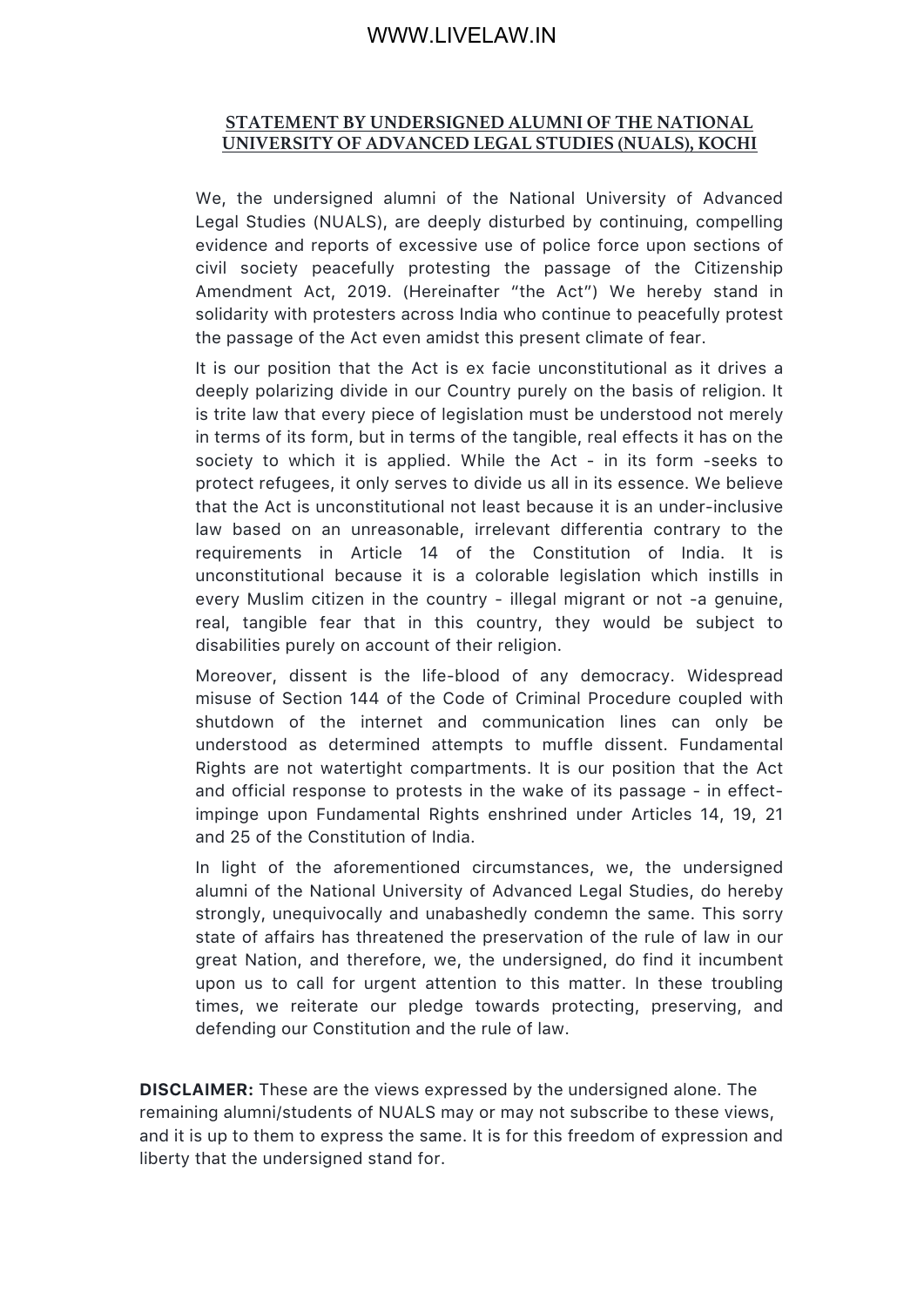## **ALUMNI OF NUALS, KOCHI ENDORSING THE STATEMENT ABOVE ARE ENLISTED BELOW (432 in Total)**

## **Batch of 2007**

- 1. Nikhil Narendran
- 2. Nihas Basheer
- 3. Vipin P Varghese
- 4. Vidya Venu
- 5. Jijo George Cherian
- 6. Asok Chacko Thomas
- 7. Jose Jacob
- 8. Lekha Balakrishnan
- 9. Menjeri Subin Sunder Raj
- 10. Lijo Kalathil
- 11. Jenne Varghese
- 12. Shyaam Nagarajan
- 13. Molty Majeed
- 14. Asif Hamza
- 15. Midhun Manamel
- 16. Oneal Sabu

### **Batch of 2008**

- 17. Boby M. Sekhar
- 18. Vishnu Nair
- 19. Fashiya Youseff
- 20. Clint H
- 21. Sreeparvathy
- 22. Sarah Poulose
- 23. Muthumani Somasundaran

#### **Batch of 2009**

- 24. Rahul Kandampully
- 25. Mahesh Menon
- 26. Farah Mushathick
- 27. Angely Anto
- 28. Shyama Kuriakose
- 29. Malu John
- 30. Karthika Kaimal
- 31. Karthik Ashok
- 32. Amina Akbar
- 33. Raaga Ramalakshmi
- 34. Jawahar Hamid
- 35. Jithin Paul Varghese
- 36. Rohith Subramanian
- 37. Aswin Unnikrishnan
- 38. Arun Ajay Shankar
- 39. Enoch David Simon Joel
- 40. Jennis Stephen
- 41. Catherine Paulson
- 42. Shina Salim

### **Batch of 2010**

- 43. Sriram Parakkat
- 44. Renjini Rajagopalan

- 45. Arjun M Nair
- 46. Aarsha Unnikrishnan
- 47. Aparna Deepthi
- 48. Archana S Kumar
- 49. Deepti Susan George
- 50. Dhruvan Gautham
- 51. Salman S.
- 52. Ajay Justin Odathekal
- 53. Murali Krishnan
- 54. Priyanka Devershetty
- 55. Raghul Sudheesh
- 56. Anjali GS
- 57. Thanooja Sayed
- 58. Anna Alphonsa Mathew
- 59. Ruth Thomas
- 60. Cyriac Tom
- 61. Ashitha MA
- 62. Faseela Odivalukanjarugothi
- 63. Gayathri Madhavan
- 64. Naveen Gopal
- 65. Mary Reshma
- 66. Mohan Roy Thomas
- 67. Neethu Susan Abraham
- 68. Pranoy K Kottaram
- 69. Swathy Pisharody
- 70. Sindhu Sarah Thomas
- 71. Srinivas Vijayakumar
- 72. Karthika Prasad
- 73. Jikku Seban George
- 74. Ishaan George
- 75. Reshma George
- 76. Deepu Jojo
- 77. Vishnu Sivanandan
- 78. Renu C. Paul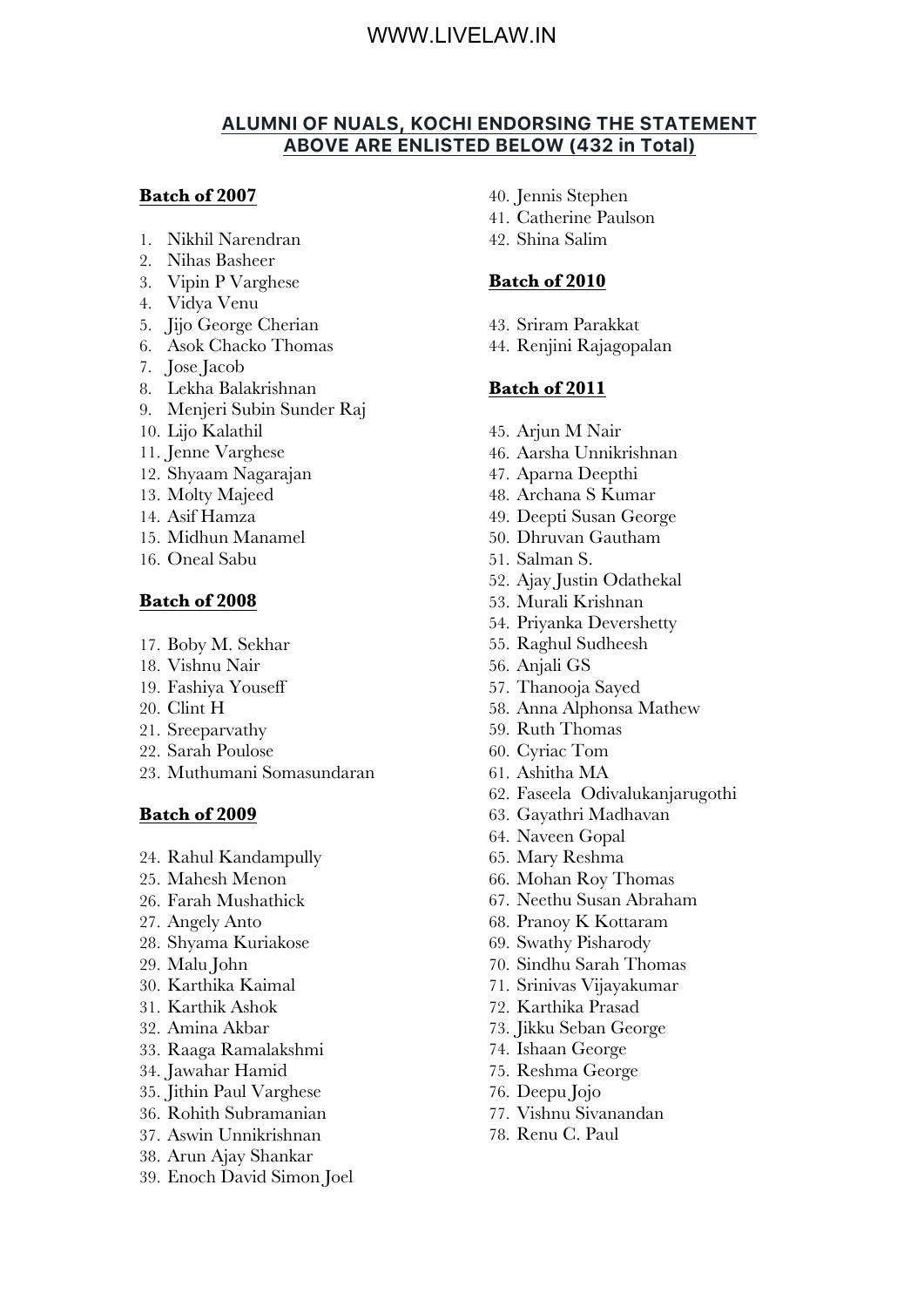#### **Batch of 2012**

- 79. Anu Mariya Thomas
- 80. Deepthi Alexander
- 81. Althaf M Hussain
- 82. Vidya Kurup
- 83. Abraham Tharakan
- 84. Kiran K
- 85. Ajay Ben Jose
- 86. Bhupendra Pal Singh
- 87. Atul N
- 88. Rukma George
- 89. Mehtab P Easa
- 90. Saritha T
- 91. Deviks S Sruthy
- 92. Dina Francis
- 93. Bijitha S Khan
- 94. Linta Susan Joseph
- 95. Jyogita K.P
- 96. Arun Bala
- 97. Neethu Sreedhar
- 98. Manju Meena Narayan
- 99. Noorie Kariyat

## **Batch of 2013**

- 100. Teza Jose
- 101. G Meenakshi
- 102. Thomas Joseph
- 103. Sharath Kumar KJ
- 104. R Vaisakhi
- 105. Minchu Punnoose
- 106. Nikhil Teggi
- 107. Sarica AR
- 108. Pavitra Warrier
- 109. Gowri Nair R
- 110. Devi P
- 111. Abhijith Krishnan
- 112. Goutam Suresh Tampi
- 113. Anand Sree
- 114. Riza Jose
- 115. Asitha AP
- 116. Sooraj K Abraham
- 117. Kiron Noronha
- 118. Jansher Jaleel
- 119. Nidhin S
- 120. Harishankar Madhu
- 121. Vishnu Babu
- 122. Jino Kurien Jose
- 123. Sincy Roy
- 124. Siddharth Baladevan Nair
- 125. Rinie Rajan Mathews
- 126. Ammu Charles
- 127. Rahul Kumar
- 128. Rosie Athulya Joseph
- 129. Sivaranjini S
- 130. Yamuna Vijayagopal
- 131. Parvathi S. Shaji
- 132. Vishnu Chandran
- 133. Nilofer P A
- 134. Sheba Rivy Simon
- 135. Boncy Mathew
- 136. Boaz Babu Abraham
- 137. Arjun David Alexander
- 138. Preetha S
- 139. Tony Philip
- 140. Anu Maria Francis
- 141. Anaz Bin Ibrahim
- 142. Akhilesh Laleedharan

## **Batch of 2013 (LLM)**

143. Sanya Yadav

- 144. Paul Francis
- 145. Alok Padman
- 146. Telma Raju
- 147. Nichu Willington
- 148. Irene Paramel
- 149. Iyalpari S. R.
- 150. Niraj J. Chitilappilly
- 151. Ruben George Rock
- 152. Aishwarya H.
- 153. Gowri V. R. H.
- 154. Anjana Parvathy
- 155. Ananthakrishna S.
- 156. Lalia Elizabeth Philip
- 157. M.P. Priyanka
- 158. K.E. Hizana Thasnim
- 159. Rahul Rajan
- 160. Neha Miriam Kurian
- 161. Bhargavy Ramesh
- 162. Fathima Nadackal
- 163. Sachin S.
- 164. Noor Ameena
- 165. Swarupa M.
- 166. Adeeba Rahman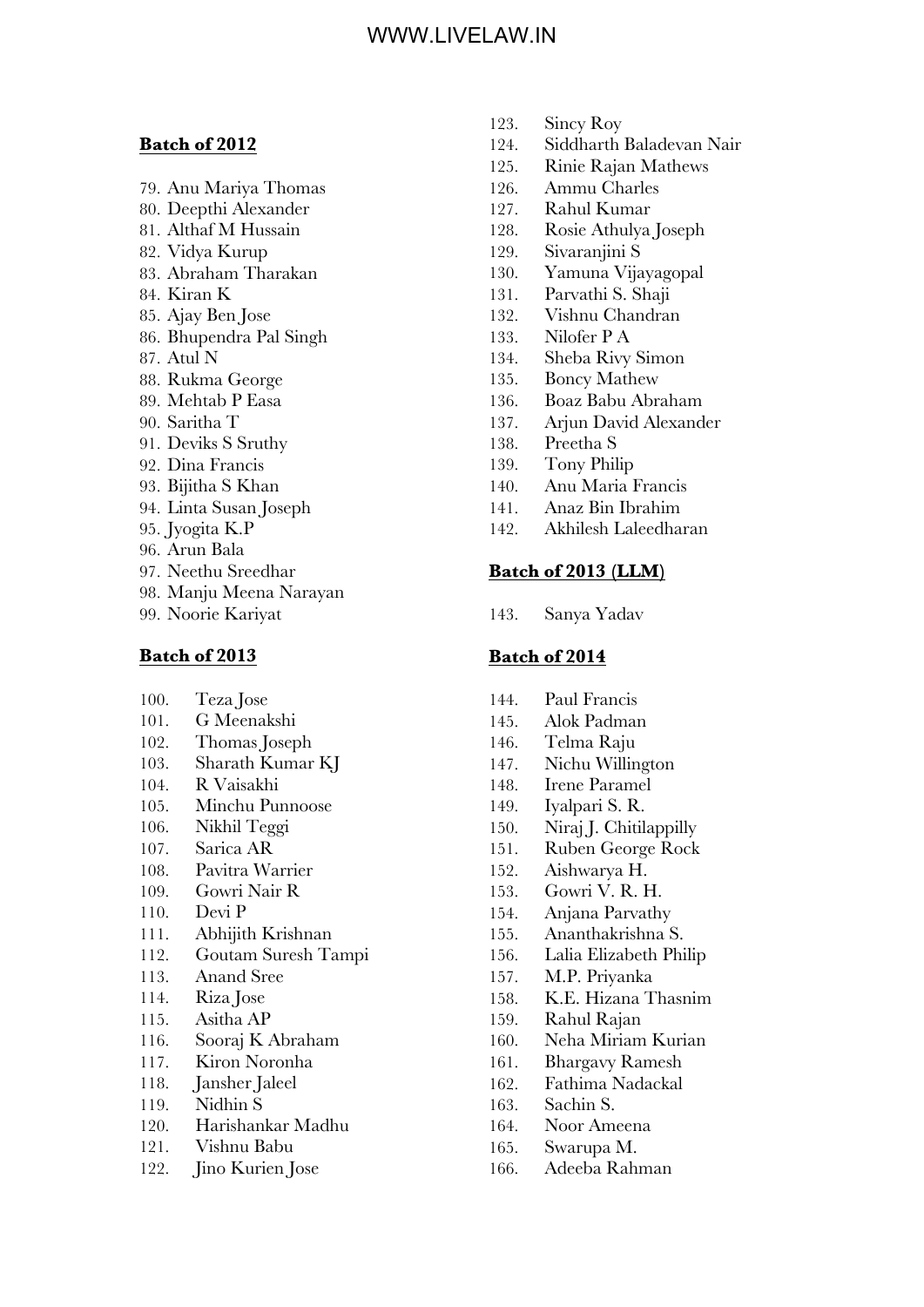- 167. Reshma Abraham
- 168. K. Priyadarshini
- 169. Deepika Shekar
- 170. Neeraja R
- 171. Indu K
- 172. Sukumar
- 173. Arya J Nair
- 174. P.B.Arya
- 175. Ammu Manoharan
- 176. Raghav Vashisth
- 177. Midhika Mary Joseph
- 178. Nimmy Tom
- 179. Aalim Khan
- 180. Asmita Malviya
- 181. Saumya R. Nair
- 182. Harveen Dhillon
- 183. I. Manvendra
- 184. Varun Sharma
- 185. Sruthy P. Bhasi

### **Batch of 2014(LLM)**

186. Kiran Gavir

#### **Batch of 2015**

- 187. Sarthak Behera
- 188. Ashwin H
- 189. Ananthu Bahuleyan
- 190. Ziyad RV
- 191. Safwan Yahiya
- 192. Navaneeth Krishnan
- 193. Hari Krishnan
- 194. M Vishnu
- 195. Mitha Sudhindhran
- 196. Mukund P Unny
- 197. Sijo Joseph
- 198. Arun Baby
- 199. Shreedhar Kusuman
- 200. Dushyant Krishnan
- 201. Soumik Chakraborty
- 202. Soujannya Manna
- 203. Rizwin Kochhery
- 204. J.Mandakini
- 205. Neenu Pavithran
- 206. Anju Ana John
- 207. Reshma Shekhar
- 208. Athira S Kumar
- 209. Meera Gopal
- 210. Miriam Jacob
- 211. Shazia Ashraf
- 212. Arabhi Anandan
- 213. Krishna Santosh
- 214. Bismi Parvin K
- 215. Meenakshi Menon
- 216. Pragnya Vasishta
- 217. Vishal Achanta

### **Batch of 2015 (LLM)**

218. Jinesh Madhav

- 219. Keshavdev JS
- 220. Joshita Jothi
- 221. Sushma Philip
- 222. Archana iyer
- 223. Sruthi Anil
- 224. Manmayi
- 225. Devashree Pillai
- 226. Anjana Ravi
- 227. Lakshmi Babu
- 228. Meera Nazer
- 229. Asif Ali MH
- 230. Preethu Pradeep
- 231. Kevin Robin
- 232. Tara Francis
- 233. Arya Vivek
- 234. Athul Shaji
- 235. Aswin T Suresh
- 236. Vineetha James
- 237. Anchala C
- 238. Aravind T Ramesh
- 239. Lakshmi Sreedhar
- 240. Anhar Salih CP
- 241. Jyothis Lal
- 242. Aishwarya Nair
- 243. Harikrishnan PK
- 244. Aparna Sukumaran
- 245. Raaga Maria Sanjeev
- 246. Seba Nageeb
- 247. Deepak Stalin Devan
- 248. Arjun Shaji
- 249. Sachin Jacob Ambat
- 250. Rizwana Mahamood
- 251. Lincy Eleena Shaji
- 252. Sarath S Janardanan
- 253. Vishnupriya P Govind
- 254. Minu Babu
- 255. Arvind G Alexander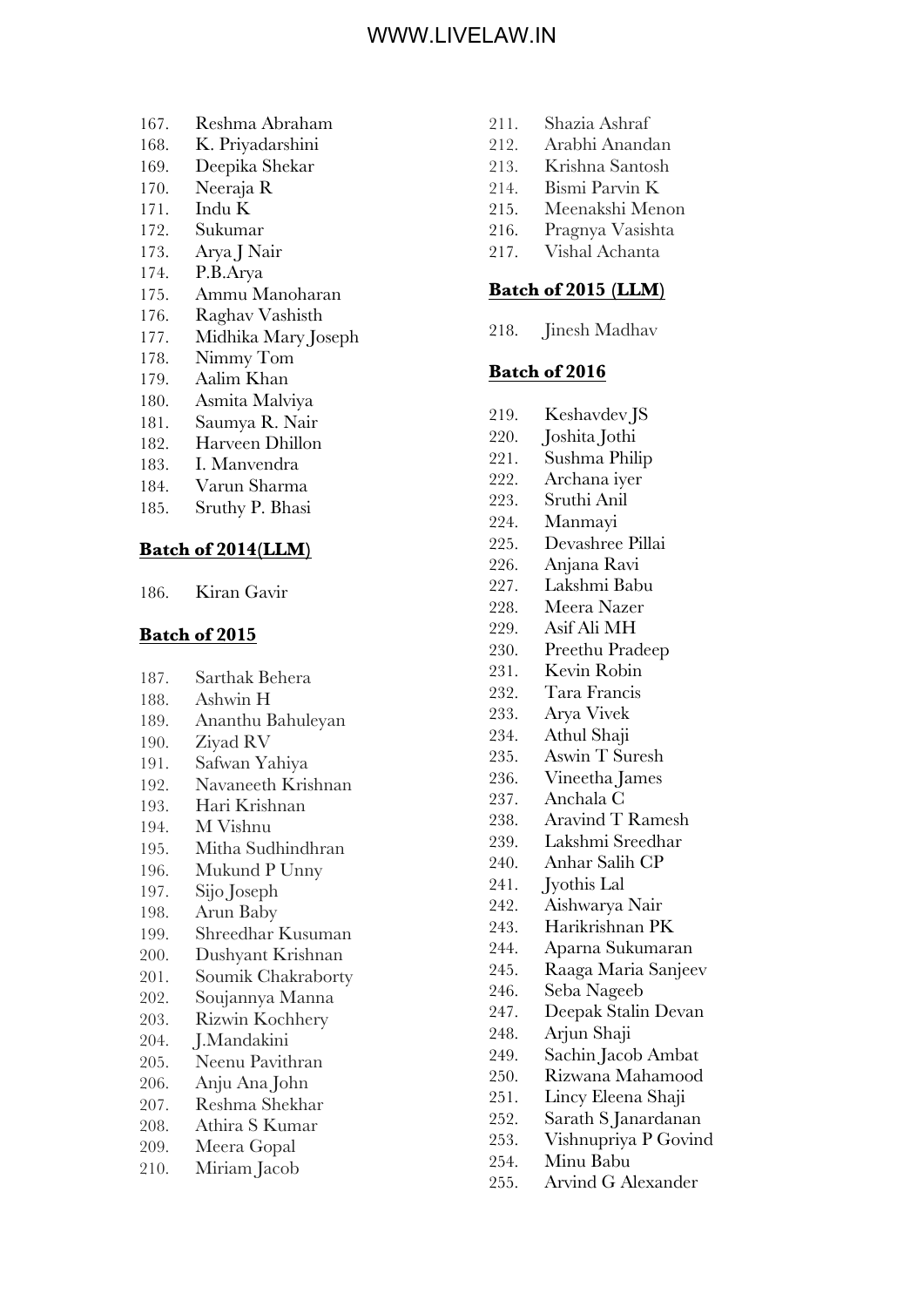- 256. Laya Mary Joseph
- 257. Anasuya Syam
- 258. Prerna Venkatesh
- 259. Gokul Nair CC
- 260. Surya K. R.
- 261. Razan Harris
- 262. Govind Abhijith
- 263. Sachin Ramesh
- 264. Arun Chandran A K
- 265. Bijith Kumar
- 266. Anuja Jacob
- 267. Soorya Pradeep
- 268. Swarathmika Kumar

## **Batch of 2016 (LLM)**

- 269. Abdullah Naseeh
- 270. KR Rajeev Krishnan
- 271. Mohammed Safeer

#### **Batch of 2017**

- 272. Apoorv KC
- 273. Gopika G
- 274. Allen Baiju
- 275. Almas Shaikh
- 276. Nidhi Singh
- 277. Varada Balachandran
- 278. Naveena Varghese
- 279. Shambhu Ajith
- 280. Shaima Vahab
- 281. Savitri Rajeev
- 282. Apoorva Bose
- 283. Renoy Vincent
- 284. Abhinaya Chandran
- 285. Shweta V
- 286. Neethu Roy
- 287. Anand Thumbayil
- 288. Abhijit Ajayan
- 289. Paulose Abraham
- 290. Roshnara Abdul Rauf
- 291. Arya Devi
- 292. Xavier Joseph
- 293. Nilima Rajdev
- 294. Akhil Mahesh
- 295. Meera Elizabeth
- 296. Alan Dev
- 297. Aravind Krishna
- 298. Soujanya Gollapudi
- 299. Asher Job
- 300. Robin Chacko
- 301. Fathimathu Zainab
- 302. Drishya Moses
- 303. Adarsh Mohandas
- 304. Anirudh Kadavil
- 305. Jayasankar Narayan
- 306. Aparna Asokan
- 307. Mary Kavita Dominic
- 308. Rajeev Hadson
- 309. Raunak Samdani
- 310. Girish Deepak
- 311. Aditi Agarwal
- 312. Ashima Nazar
- 313. Karun Rajan
- 314. Navaz PC
- 315. Sindhu Sambrani
- 316. Ishita Puranik
- 317. Akhilesh K
- 318. Janaki Krishnan
- 319. Niranjan Sudhir
- 320. Aakash Kumbhat
- 321. Hafiz Mohammed
- 322. Anjali Nair
- 323. Subin Kattuparambil
- 324. Nadine Kolliyil
- 325. Gokul Narayan
- 326. Yamini Harish
- 327. Arjun Krishnan
- 328. Rajath Kumar
- 329. Ajay Jayachandran
- 330. Tia Jose

- 331. Pratik Bakshi
- 332. Armaan Mistry
- 333. Amal Antony
- 334. Akshay Shah
- 335. Drishya K Prakash
- 336. Ponnu Tom Padinjarekara
- 337. Bharat Vijay P
- 338. Reshma Suresh
- 339. Bhavna Firoz
- 340. Namratha Keshava
- 341. Teresala Paul
- 342. Nikita Mary Abraham
- 343. Pranay Prakash
- 344. A.S.Vani
- 345. Dhanuja M S
- 346. Krittika Chavaly